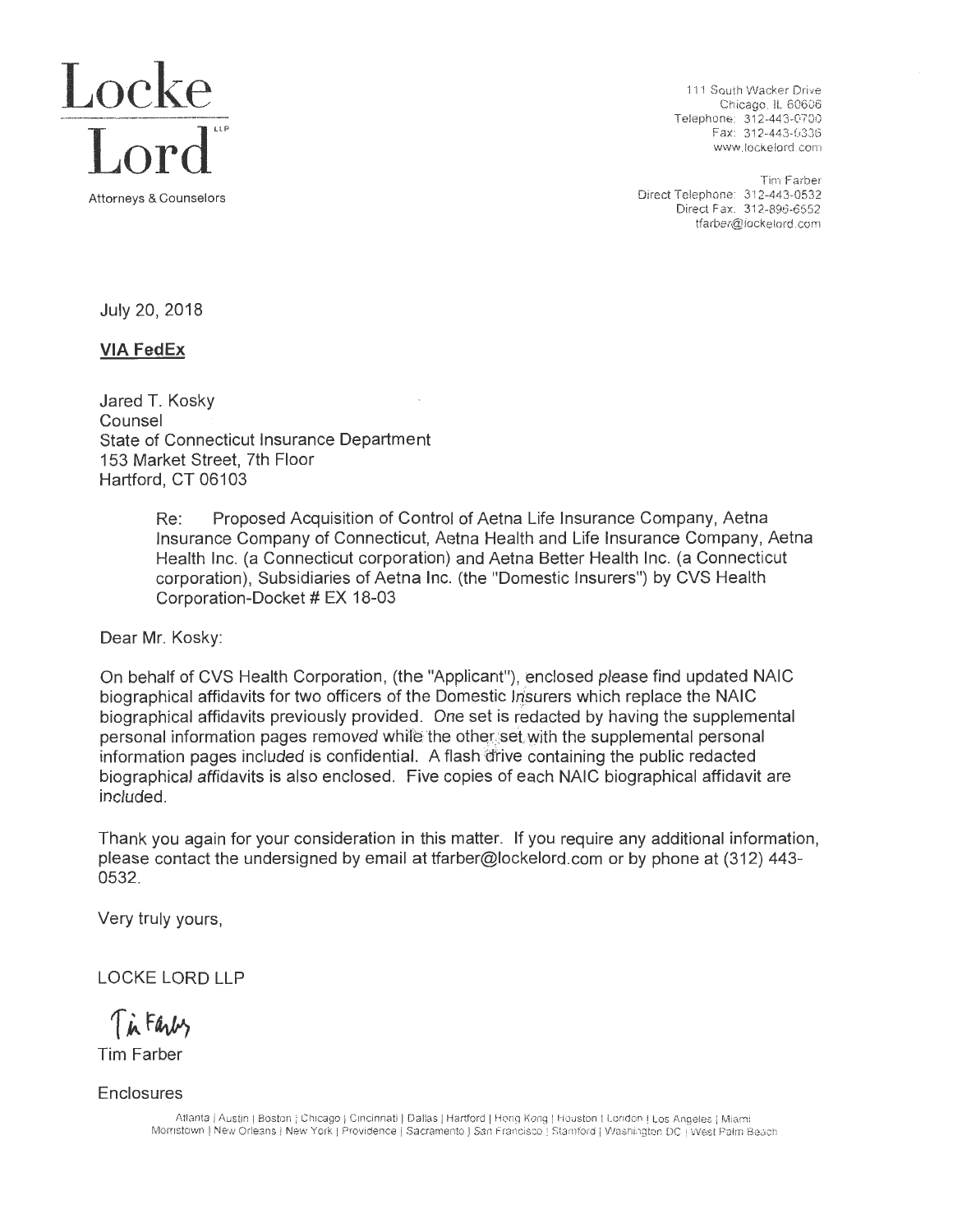Applicant Name (Company): See J\tta,~c~Ju=1=1e~n=t~A~---- NAIC No. See Attaclunent A \_\_ \_ See Attachment A

#### **BIOGRAPHICAL AFFIDAVIT**

To the extent permitted by law, this affidavit will be kept confidential by the state insurance regulatory authority. The affiant may be required to provide additional information during the third-party verification process if they have attended a foreign school or lived and worked internationally.

### **(Print or Type)**

Full name, address and telephone number of the present or proposed entity under which this biographical statement is being required (Do Not Use Group Names). See Attachment A

In connection with the above-named entity, I herewith make representations and supply information about myself as hereinafter set forth. (Attach addendum or separate sheet if space hereon is insufficient to answer any question fully.) IF ANSWER IS "NO" OR "NONE," SO STATE.

|      |                           | Affiant's Full Name (Initials Not Acceptable) | First:          | Robert                                         | Middle:<br>Mark    | Kessler<br>Last:         |
|------|---------------------------|-----------------------------------------------|-----------------|------------------------------------------------|--------------------|--------------------------|
| 2.   | a.                        | Are you a citizen of the United States?       |                 |                                                |                    |                          |
|      |                           | No<br>Yes<br>$\mathbf{x}$                     |                 |                                                |                    |                          |
|      | b.                        | Are you a citizen of any other country?       |                 |                                                |                    |                          |
|      |                           | Yes<br>No<br>$\mathbf{x}$                     |                 |                                                |                    |                          |
|      |                           | If yes, what country?                         |                 |                                                |                    |                          |
| 3.   |                           | Affiant's Occupation or Profession            | Attorney        |                                                |                    |                          |
| 4.   |                           | Affiant's Business Address                    |                 | 4500 E. Cotton Center Blvd., Phoenix, AZ 85040 |                    |                          |
|      | <b>Business Telephone</b> | 602-659-1141                                  |                 | Business Email                                 | KesslerR@aetna.com |                          |
| 5.   | Education and training:   |                                               |                 |                                                |                    |                          |
|      | College/ University       |                                               | City/State      |                                                | Dates Attended     | Degree Obtained          |
|      |                           | University of Southern California             | Los Angeles, CA |                                                | $09/86 - 05/90$    | <b>Bachelors of Arts</b> |
|      |                           | Graduate Studies: College/ University         | City/ State     |                                                | Dates Attended     | Degree Obtained          |
|      |                           | Illinois It Chicago - Kent COL                | Chicago, IL     |                                                | $08/91 - 06/94$    | Juris Doctor             |
| None | Other Training; Name      |                                               | City/ State     |                                                | Dates Attended     | Degree/Certification     |
|      |                           |                                               |                 |                                                |                    |                          |

Note: If affiant attended a foreign school, please provide full address and telephone number of the college/university. If applicable, provide the foreign student Identification Number and/or attach foreign diploma or certificate of attendance to the Biographical Affidavit Personal Supplemental Information.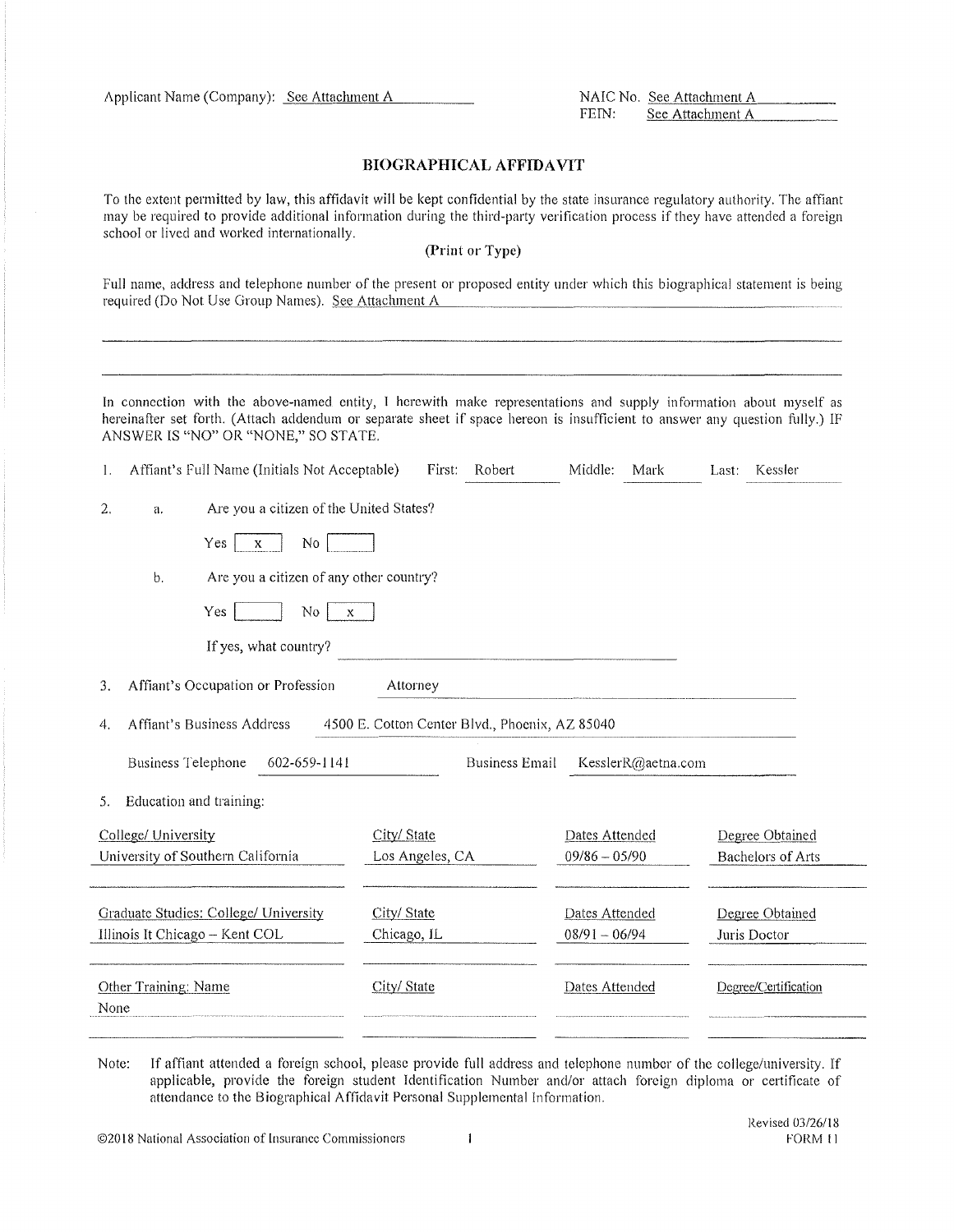#### 6. List of memberships in professional societies and associations:

| Name of                 |                     | Address of             | Telephone Number       |
|-------------------------|---------------------|------------------------|------------------------|
| Society/Association     | Contact Name        | Society/Association    | of Society/Association |
| State Bar of California | William Hebert,     | 1149 South Hill Street | $(213) 765 - 1000$     |
|                         | President           | Los Angeles, CA 90015  |                        |
| State Bar of Georgia    | S. Lester Tate III. | 104 Marietta St. NW,   | $(404)$ 527-8700       |
|                         | President           | Suite 100              | $(800)$ 334-6865       |
| State Bar of Arizona    | John F. Phelps,     | 4201 North 24th Street | $(602)$ 252-4804       |
|                         | CEO/Executive       | Phoenix, AZ 85016-6288 |                        |

7. Present or proposed position with the applicant entity: See Attachment A

8. List complete employment record for the past twenty (20) years, whether compensated or otherwise (up to and including present jobs, positions, partnerships, owner of an entity, administrator, manager, operator, directorates or officerships). Please list the most recent first. Attach additional pages if the space provided is insufficient. [t is only necessary to provide telephone numbers and supervisory information for the past ten (10) years. Additional information may be required during the third-party verification process for international employers.

| Beginning/Ending Dates (MM/YY) 06/18 - Present                | Employer's Name:        | Aetna Resources                                                                       |
|---------------------------------------------------------------|-------------------------|---------------------------------------------------------------------------------------|
| 4500 E. Cotton Center Blvd.<br>Address:                       | Phoenix<br>City:        | Zip:<br>85040<br>State:<br>AZ                                                         |
| 602-659-1141<br>USA.<br>Phone:<br>Country:                    | Offices/Positions Held: | Vice President, Head of Local Markets Legal<br>Group                                  |
| Type of Business:<br>Health Insurance                         | Supervisor/Contact:     | Charles Klippel 860-273-0045                                                          |
| Beginning/Ending Dates (MM/YY) $08/07 - 06/18$                | Employer's Name:        | Aetna Medicaid Administrators LLC                                                     |
| 4500 E. Cotton Center Blvd.<br>Address:                       | Phoenix<br>City:        | 85040<br>Zip:<br>State:<br>AZ                                                         |
| 602-659-1141<br>USA.<br>Phone:<br>Country:                    | Offices/Positions Held: | Head of Medicaid & State Sponsored<br>Business*                                       |
| Type of Business:<br>Health Insurance                         | Supervisor/Contact:     | Charles Klippel 860-273-0045                                                          |
| * 07/10 6/25/19: Head of Medicaid & State Spansared Dunings 1 |                         | east be Cornerate Secretary for efficient communication 00/07 07/10: Chick Counce for |

07/10-6/25/18: Head of Medicaid & State Sponsored Business, Legal & Corporate Secretary for affiliated companies; 08/07-07/10: Chief Counsel for Legal Affairs & Assist. Secretary; 09/07-12/09: for affiliated company

| Beginning/Ending Dates (MM/YY) 06/06 - 08/07     | Employer's Name:        | Medicaid Administrators LLC (f.k.a<br>Aetna<br>Schaller Anderson, Incorporated) |
|--------------------------------------------------|-------------------------|---------------------------------------------------------------------------------|
| Address:<br>4645 E. Cotton Center Blyd.          | Phoenix<br>City:        | 85040<br>State:<br>Zip:<br>AZ.                                                  |
| USA.<br>$602 - 659 - 1141$<br>Phone:<br>Country: | Offices/Positions Held: | Counsel                                                                         |
| Type of Business:<br>Medicaid                    | Supervisor/Contact:     | Michelle Matiski 860-273-8597                                                   |
| Beginning/Ending Dates (MMYY) $06/96 - 06/06$    | Employer's Name:        | K&R Law Group LLP                                                               |
| 350 S. Grand Avenue, Suite 2100<br>Address:      | City:<br>Los Angeles    | Zip:<br>90071<br>State:<br>CA                                                   |
| N/A<br>USA.<br>Phone:<br>Country:                | Offices/Positions Held: | Partner                                                                         |
| Law Firm<br>Type of Business:                    | Supervisor/Contact:     | Michael Foster, Managing Partner **Firm<br>$Discolved**$                        |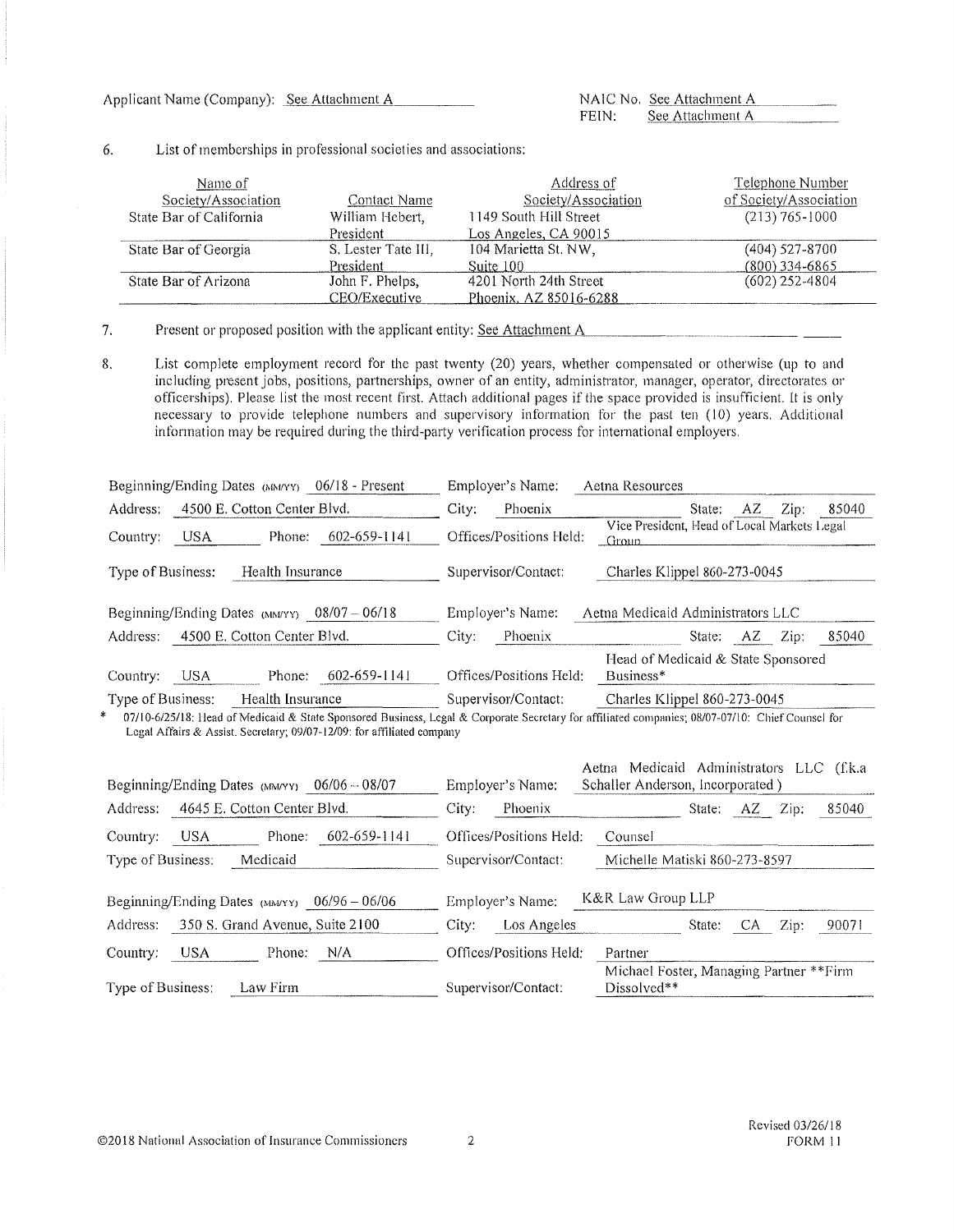| Applicant Name (Company): See Attachment A |             |                                                      | FEIN:                                                                                               | NAIC No. See Attachment A<br>See Attachment A |                    |                                                                                                                                                                                                                                                                                                                                                                                                                                                                                                                                                                                                                                                                                                                                                                        |            |
|--------------------------------------------|-------------|------------------------------------------------------|-----------------------------------------------------------------------------------------------------|-----------------------------------------------|--------------------|------------------------------------------------------------------------------------------------------------------------------------------------------------------------------------------------------------------------------------------------------------------------------------------------------------------------------------------------------------------------------------------------------------------------------------------------------------------------------------------------------------------------------------------------------------------------------------------------------------------------------------------------------------------------------------------------------------------------------------------------------------------------|------------|
| 9.                                         | a.          |                                                      | Have you ever been in a position which required a fidelity bond?                                    |                                               |                    |                                                                                                                                                                                                                                                                                                                                                                                                                                                                                                                                                                                                                                                                                                                                                                        |            |
|                                            |             | Yes                                                  | No<br>$\mathbf x$                                                                                   |                                               |                    |                                                                                                                                                                                                                                                                                                                                                                                                                                                                                                                                                                                                                                                                                                                                                                        |            |
|                                            |             |                                                      | If any claims were made on the bond, give details:                                                  |                                               |                    |                                                                                                                                                                                                                                                                                                                                                                                                                                                                                                                                                                                                                                                                                                                                                                        |            |
|                                            | b.          | revoked?                                             |                                                                                                     |                                               |                    | Have you ever been denied an individual or position schedule fidelity bond, or had a bond canceled or                                                                                                                                                                                                                                                                                                                                                                                                                                                                                                                                                                                                                                                                  |            |
|                                            |             | Yes                                                  | No.<br>X                                                                                            |                                               |                    |                                                                                                                                                                                                                                                                                                                                                                                                                                                                                                                                                                                                                                                                                                                                                                        |            |
|                                            |             | If yes, give details:                                |                                                                                                     |                                               |                    |                                                                                                                                                                                                                                                                                                                                                                                                                                                                                                                                                                                                                                                                                                                                                                        |            |
|                                            |             |                                                      | pages if the space provided is insufficient.<br>Organization/Issuer of License State Bar of Arizona |                                               | Address            | or governmental licensing agency or regulatory authority or licensing authority that you presently hold or have held<br>in the past. For any non-insurance regulatory issuer, identify and provide the name, address and telephone number of<br>the licensing authority or regulatory body having jurisdiction over the license (s) issued. If your professional license<br>number is your Social Security Number (SSN) or embeds your SSN or any sequence of more than five numbers that<br>are reasonably identifiable as your SSN, then write SSN for that portion of the professional license number that is<br>represented by your SSN. (For example, "SSN", "12-SSN-345" or "1234-SSN" (last 6 digits)). Attach additional<br>4201 North 24 <sup>th</sup> Street |            |
| City                                       | Phoenix     |                                                      |                                                                                                     | State/Province AZ Country USA                 |                    | Postal Code                                                                                                                                                                                                                                                                                                                                                                                                                                                                                                                                                                                                                                                                                                                                                            | 86016-6288 |
| License Type                               |             | Attorney's License                                   |                                                                                                     |                                               | License $#$ 026787 | Date Issued 2/16/2017                                                                                                                                                                                                                                                                                                                                                                                                                                                                                                                                                                                                                                                                                                                                                  |            |
| Date Expired<br>Reason for Termination     |             | Active                                               | Non-insurance Regulatory Phone Number (if known) 602-252-4804                                       |                                               |                    | Not Applicable. Note: originally licensed with the State Bar of Arizona with an "in house counsel" license-<br>registration effective 2/2009; this was updated to a full, active license effective 2/16/2017 (same bar number).                                                                                                                                                                                                                                                                                                                                                                                                                                                                                                                                        |            |
|                                            |             |                                                      | Organization/Issuer of License State Board of California                                            |                                               | Address            | 1149 South Hill Street                                                                                                                                                                                                                                                                                                                                                                                                                                                                                                                                                                                                                                                                                                                                                 |            |
| City                                       | Los Angeles |                                                      |                                                                                                     | State/Province CA Country USA                 |                    | Postal Code                                                                                                                                                                                                                                                                                                                                                                                                                                                                                                                                                                                                                                                                                                                                                            | 90015      |
|                                            |             | License Type Attorney's License                      |                                                                                                     |                                               |                    | License # $\frac{183729}{ }$ Date Issued $\frac{11/1996}{ }$                                                                                                                                                                                                                                                                                                                                                                                                                                                                                                                                                                                                                                                                                                           |            |
| Date Expired                               |             | N/A                                                  | Non-insurance Regulatory Phone Number (if known) 213-765-1000                                       |                                               |                    |                                                                                                                                                                                                                                                                                                                                                                                                                                                                                                                                                                                                                                                                                                                                                                        |            |
| Reason for Termination                     |             |                                                      |                                                                                                     |                                               |                    | Changed status to inactive effective 3/1/2010 (still member of State Bar of California)                                                                                                                                                                                                                                                                                                                                                                                                                                                                                                                                                                                                                                                                                |            |
|                                            |             | *See Attachment B for additional license information |                                                                                                     |                                               |                    |                                                                                                                                                                                                                                                                                                                                                                                                                                                                                                                                                                                                                                                                                                                                                                        |            |
| $\mathbf{H}$ .                             |             |                                                      | the record was sealed or expunged, an affiant may respond "no" to the question. Have you ever:      |                                               |                    | In responding to the following, if the record has been sealed or expunged, and the affiant has personally verified that                                                                                                                                                                                                                                                                                                                                                                                                                                                                                                                                                                                                                                                |            |

a. Been refused an occupational, professional, or vocational license or permit by any regulatory authority, or any public administrative, or governmental licensing agency?

 $Yes$   $No$   $x$ 

b. Had any occupational, professional, or vocational license or permit you hold or have held, been subject to any judicial, administrative, regulatory, or disciplinary action?

 $Yes$  No  $x$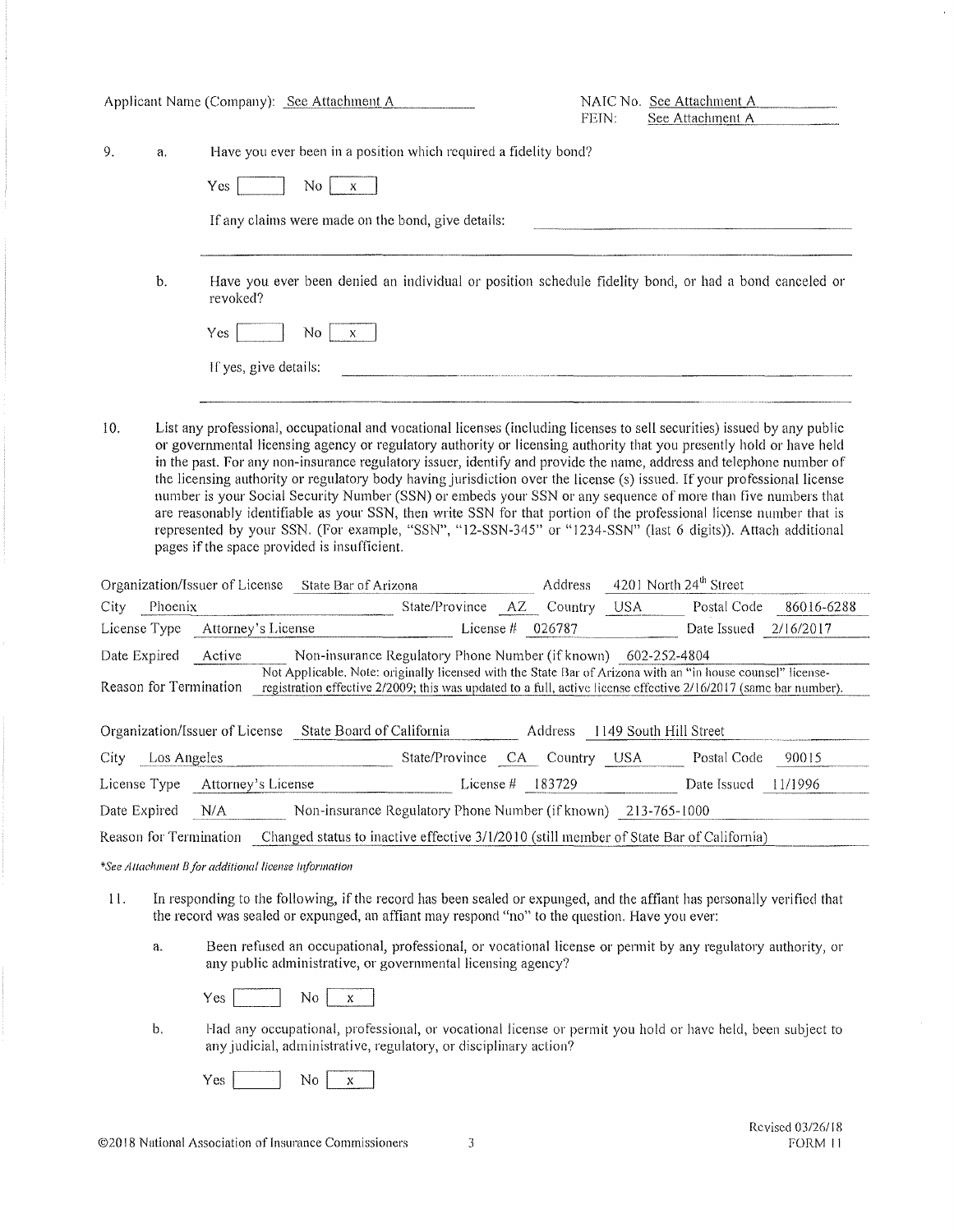| Applicant Name (Company): |  |  | - See Attachment A |
|---------------------------|--|--|--------------------|
|---------------------------|--|--|--------------------|

Applicant Name (Name (Company): See Attachment A<br>FEIN: See Attachment A See Attachment A

c. Been placed on probation or had a fine levied against you or your occupational, professional, or vocational license or permit in any judicial, administrative, regulatory, or disciplinary action?

 $Yes$   $No {x}$ 

d. Been charged with, or indicted for, any criminal offense(s) other than civil traffic offenses?

|  | --- |
|--|-----|
|  |     |

e. Pled guilty, or nolo contendere, or been convicted of, any criminal offense(s) other than civil traffic offenses?

f. Had adjudication of guilt withheld, had a sentence imposed or suspended, had pronouncement of a sentence suspended, or been pardoned, fined, or placed on probation, for any criminal offense(s) other than civil traffic offenses?

 $Yes$   $\boxed{\ }$  No  $\boxed{x}$ 

g. Been subject to a cease and desist letter or order, or enjoined, either temporarily or permanently, in any judicial, administrative, regulatory, or disciplinary action, from violating any federal, state law or law of another country regulating the business of insurance, securities or banking, or from carrying out any particular practice or practices in the course of the business of insurance, securities or banking?

$$
Yes \boxed{\qquad No \boxed{x}}
$$

h. Been, within the last ten (10) years, a party to any civil action involving dishonesty, breach of trust, or a financial dispute?

 $Yes$   $No$   $\boxed{x}$ 

i. Had a finding made by the Comptroller of any state or the Federal Government that you have violated any provisions of small loan laws, banking or trust company laws, or credit union laws, or that you have violated any rule or regulation lawfully made by the Comptroller of any state or the Federal Government?

 $Yes$  No  $x$ 

j. Had a lien or foreclosure action filed against you or any entity while you were associated with that entity?

If the response to any question above is yes, please provide details including dates, locations, disposition, etc. Attach a copy of the complaint and filed adjudication or settlement as appropriate.

Not Applicable

12. List any entity subject to regulation by an insurance regulatory authority that you control directly or indirectly. The term "control" (including the terms "controlling," "controlled by" and "under common control with") means the possession, direct or indirect, of the power to direct or cause the direction of the management and policies of a person, whether through the ownership of voting securities, by contract other than a commercial contract for goods or non-management services, or otherwise, unless the power is the result of an official position with or corporate office held by the person. Control shall be presumed to exist if any person, directly or indirectly, owns, controls,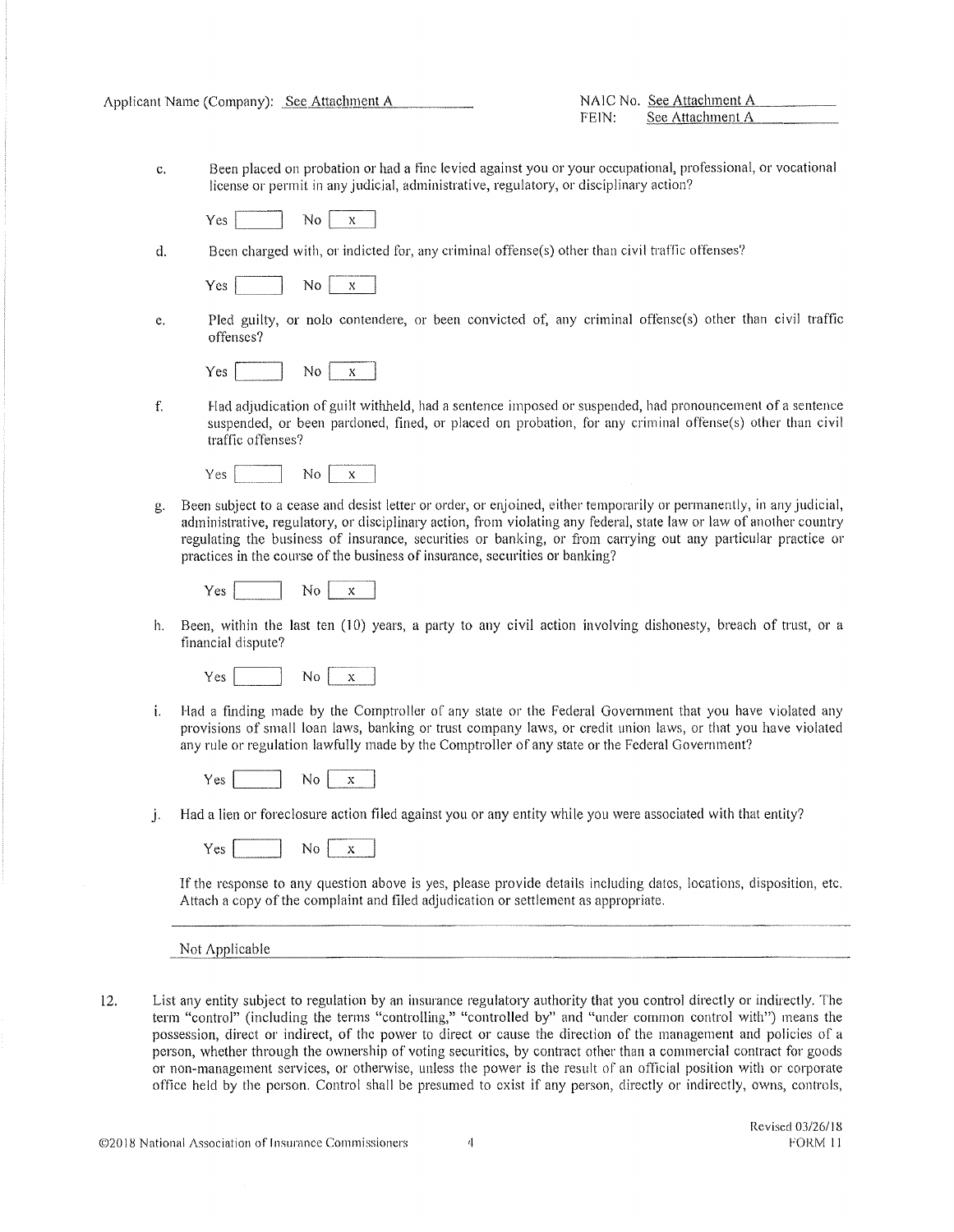Applicant Name (Company): See Attachme.~n~t~A~-- NATC No . .See Attachmc11LA \_\_\_\_\_\_\_\_\_\_\_ \_

See Attachment A

holds with the power to vote, or holds proxies representing, ten percent (10%) or more of the voting securities of any other person. ----··---·------------------- None ---··-·--·------ If any of the stock is pledged or hypothecated in any way, give details. None 13. Do [Will] you or members of your immediate family individually or cumulatively subscribe to or own, beneficially or of record, l 0% or more of the outstanding shares of stock of any entity subject to regulation by an insurance regulatory authority, or its affiliates? An "affiliate" of, or person "affiliated" with, a specific person, is a person that directly, or indirectly through one or more intermediaries, controls, or is controlled by, or is under common control with, the person specified.  $Yes \fbox{S}$  No  $x$ If yes, please identify the company or companies in which the cumulative stock holdings represent 10% or more of the outstanding voting securities. If any of the shares of stock are pledged or hypothecated in any way, give details. None 14. Have you ever been adjudged a bankrupt?  $Yes$   $No$   $\boxed{x}$ If yes, provide details: 15. To your knowledge has any company or entity for which you were an officer or director, trustee, investment committee member, key management employee or controlling stockholder, had any of the following events occur while you served in such capacity? a. Been refused a permit, license, or certificate of authority by any regulatory authority, or governmentallicensing agency?  $Yes$  No  $x$ b. Had its permit, license, or certificate of authority suspended, revoked, canceled, non-renewed, or subjected to any judicial, administrative, regulatory, or disciplinary action (including rehabilitation, liquidation, receivership, conservatorship, federal bankruptcy proceeding, state insolvency, supervision or any other similar proceeding)?  $Yes$  No  $x$ c. Been placed on probation or had a fine levied against it or against its permit, license, or certificate of authority in any civil, criminal, administrative, regulatory, or disciplinary action?  $Yes$  $\mathbf x$ No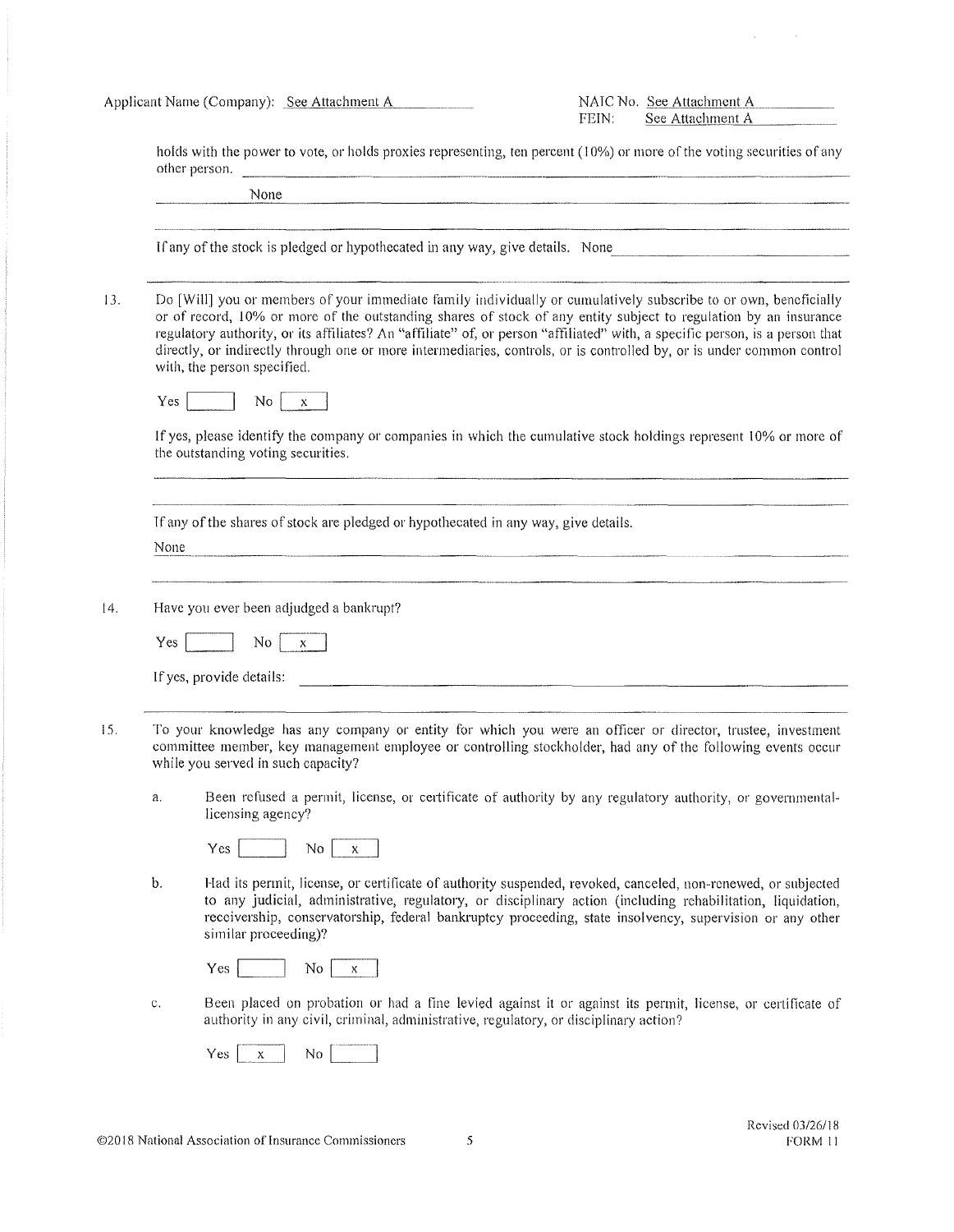Applicant Name (Company): See Att.~a~c~h1\_n~e\_n~t~A~------ NAIC No. See Attachment *A \_\_ \_* 

See Attachment A

If the answer to any of the above is yes, please indicate and give details. When responding to questions (b) and (c), affiant should also include any events within twelve (12) months after his or her departure from the entity.

Aetna Inc. and its affiliates' current and past business practices of Aetna Inc. and its affiliates' are subject to review by various state insurance and health regulatory authorities and other state and federal authorities, including State Attorneys General. As a leading national managed care organization, Aetna Inc. and its affiliates regularly are the subject of such reviews and several such reviews currently are pending, some of which may be resolved during the year. These reviews may result in changes to or clarifications of Aetna Inc. the Company's and its affiliates' business practices, and have in the past, and in the future may, result in fines, penalties or other sanctions.

Note: If an affiant has any doubt about the accuracy of an answer, the question should be answered in the positive and an explanation provided.

Dated and signed this  $\frac{|\Psi|}{|\Psi|}$  day of  $\frac{|\Psi|}{|\Psi|}$  2018 at  $\frac{|\partial \Phi|}{|\partial \Psi|}$   $\frac{|\partial \Phi|}{|\partial \Psi|}$ . I hereby certify under penalty of perjury that I am acting on my own behalf and that the foregoing statements are true and correct to the best of my knowledge and belief.

 $\mathscr{D}$  I hereby acknowledge that I may be contacted to provide additional information regarding international searches.

) Und Context M. Kessler

State of:  $\left[\begin{array}{ccc} -\sqrt{\sqrt{2}} & \sqrt{2} & \sqrt{2} \\ \end{array}\right]$  County of:

The foregoing instrument was acknowledged before me this  $\Box \geq$  $and:$ 

by ..... ·,z f">\?erJ· k::.e:.~..5,\er" [9"who 1s personally known to me, or

 $\Box$  who produced the following identification:

[SEAL]

| Notary Public         |
|-----------------------|
| Ney                   |
| Printed Notary Name   |
|                       |
| My Commission Expires |

©2018 National Association of Insurance Commissioners 6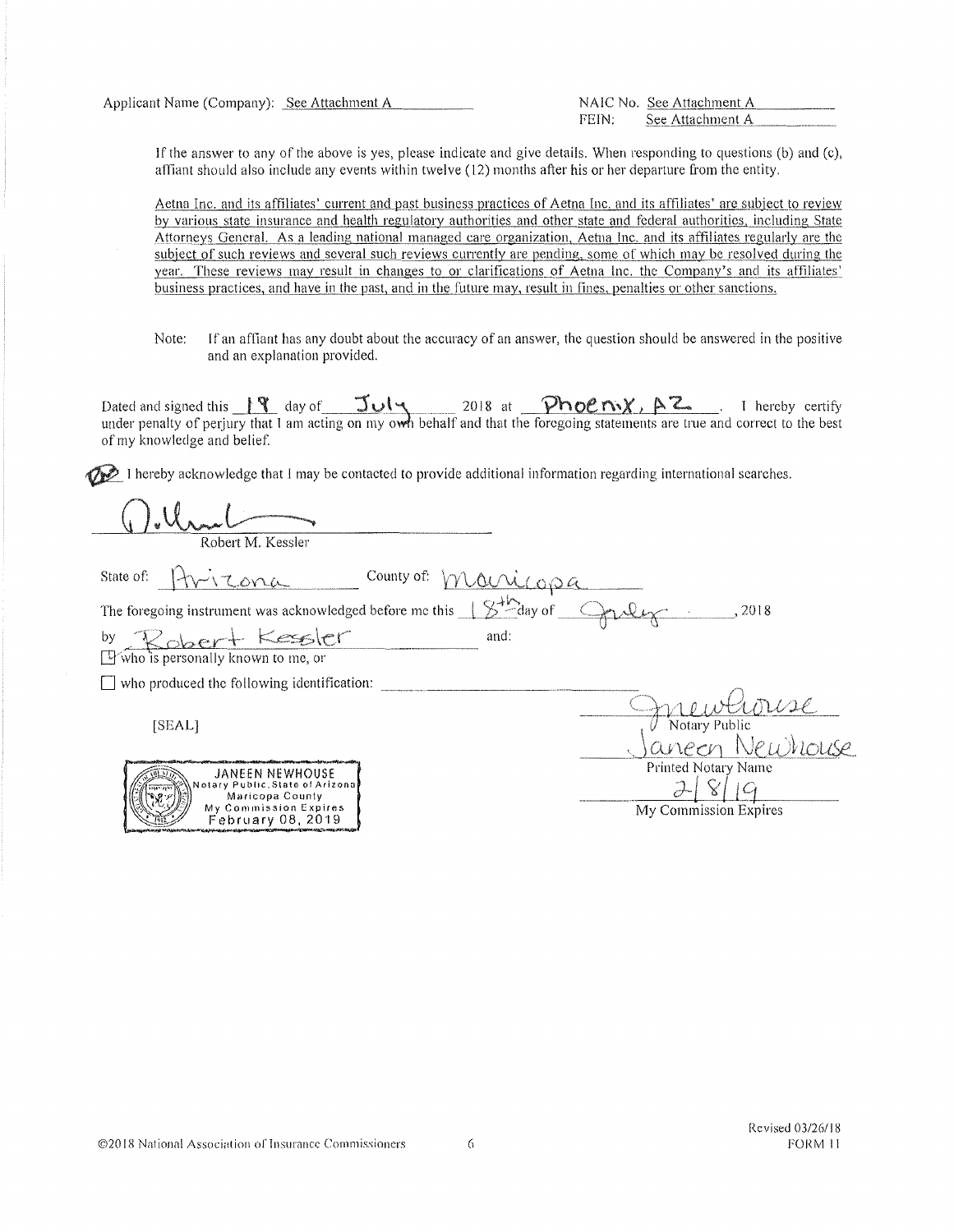# **Attachment A**

Full Name, Address and telephone number of the present or proposed entity(ies) under which this biographical statement is being required (Do Not Use Group Names). (Please see below)

### Affiant: Robert M. Kessler

**Applicant Name (Company): Aetna Better Health Inc., a Connecticut corporation** 

| Aetna Better Health Inc. (CT)          | <b>NAIC No:</b><br>13174<br>26-2867560<br>FEIN: |
|----------------------------------------|-------------------------------------------------|
| 151 Farmington Avenue                  | Present position with the applicant entity:     |
| Hartford, CT 06156                     |                                                 |
|                                        | Secretary                                       |
|                                        |                                                 |
| Aetna Better Health of California Inc. | FEIN:<br><b>NAIC No:</b><br>47-5178095          |
| 2850 Shadelands Drive                  | Present position with the applicant entity:     |
| Walnut Creek, CA 94598                 |                                                 |
|                                        | Vice President and Secretary                    |
|                                        |                                                 |
| Aetna Better Health Inc. (GA)          | FEIN:<br><b>NAIC No:</b><br>12328<br>20-2207534 |
| 1100 Abernathy Road, Suite 375         | Present position with the applicant entity:     |
| Atlanta, GA 30328                      |                                                 |
|                                        | Vice President and Secretary                    |
|                                        |                                                 |
| Aetna Better Health Inc. (IL)          | FEIN:<br>27-2512072<br><b>NAIC No:</b><br>14043 |
| One South Wacker Drive, Suite 1200     | Present position with the applicant entity:     |
| Chicago, Illinois 60606                |                                                 |
|                                        | Secretary                                       |
|                                        |                                                 |
| Aetna Better Health of Iowa Inc.       | 15805<br>47-3850677<br>FEIN:<br><b>NAIC No:</b> |
| 4320 NW 114 <sup>th</sup> Street       | Present position with the applicant entity:     |
| Urbandale, Iowa 50322                  |                                                 |
|                                        | Vice President and Secretary                    |
|                                        |                                                 |
| Aetna Better Health, Inc. (LA)         | <b>NAIC No:</b><br>15616<br>FEIN:<br>80-0629718 |
| 4500 E. Cotton Center Boulevard        | Present position with the applicant entity:     |
| Phoenix, Arizona 85040                 |                                                 |
|                                        | Vice President and Secretary                    |
|                                        |                                                 |
| Aetna Better Health of Michigan Inc.   | FEIN:<br><b>NAIC No:</b><br>12193<br>20-1052897 |
| 1333 Gratiot Avenue, Suite 400         | Present position with the applicant entity:     |
| Detroit, MI 48207                      |                                                 |
|                                        | Vice President and Secretary                    |
|                                        |                                                 |
| Aetna Better Health of Kansas Inc.     | <b>NAIC No:</b><br>16072<br>FEIN:<br>81-3370401 |
| 9401 Indian Creek Parkway              | Present position with the applicant entity:     |
| Overland Park, KS 66210                |                                                 |
|                                        | Vice President and Secretary                    |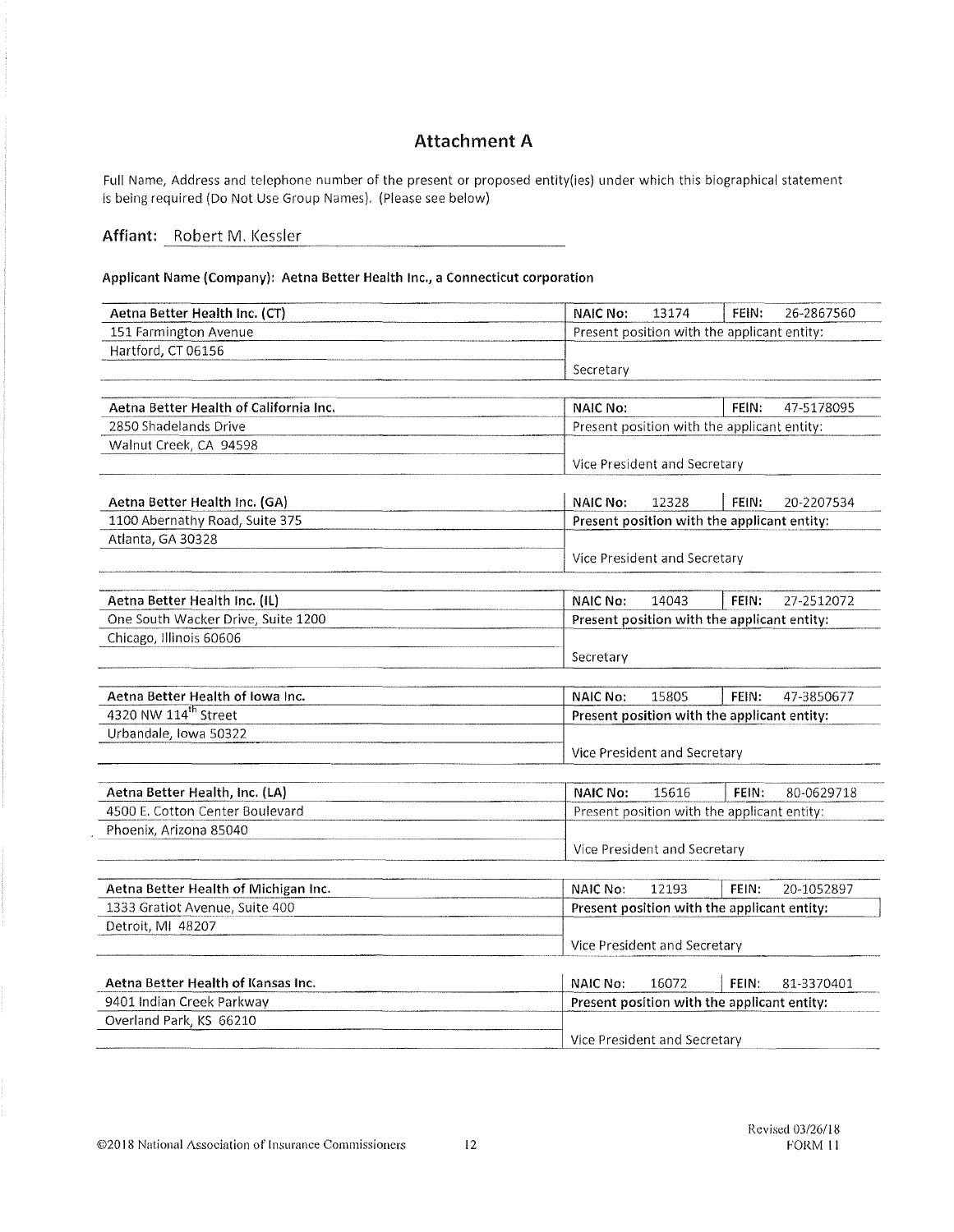| Aetna Better Health of Kentucky Insurance Company | <b>NAIC No:</b><br>15761<br>FEIN:<br>47-3279217 |  |  |  |  |
|---------------------------------------------------|-------------------------------------------------|--|--|--|--|
| 9900 Corporate Campus Dr., Ste. 1000              | Present position with the applicant entity:     |  |  |  |  |
| Louisville, KY 40223                              |                                                 |  |  |  |  |
|                                                   | Vice President and Secretary                    |  |  |  |  |
| <b>Aetna Better Health of Missouri LLC</b>        | <b>NAIC No:</b><br>FEIN:<br>95318<br>43-1702094 |  |  |  |  |
| 10 South Broadway, Suite 1200                     | Present position with the applicant entity:     |  |  |  |  |
| St. Louis, Missouri 63102-1713                    |                                                 |  |  |  |  |
|                                                   | Vice President and Secretary                    |  |  |  |  |
| Aetna Better Health of Nevada Inc.                | 16148<br>FEIN:<br>81-3564875<br><b>NAIC No:</b> |  |  |  |  |
| 1140 N. Town Center Dr., Suite 190                | Present position with the applicant entity:     |  |  |  |  |
| Las Vegas, NV 89144                               |                                                 |  |  |  |  |
|                                                   | Vice President and Secretary                    |  |  |  |  |
| Aetna Better Health Inc. (NJ)                     | 15611<br>46-3203088<br><b>NAIC No:</b><br>FEIN: |  |  |  |  |
| 3 Independence Way, Suite 400                     | Present position with the applicant entity:     |  |  |  |  |
| Princeton, New Jersey 08540                       |                                                 |  |  |  |  |
|                                                   | Vice President and Secretary                    |  |  |  |  |
| Aetna Better Health Inc. (NY)                     | <b>NAIC No:</b><br>14408<br>FEIN:<br>45-2634734 |  |  |  |  |
| 55 West 125 <sup>th</sup> Street, Suite 1300      | Present position with the applicant entity:     |  |  |  |  |
| New York, NY 10027                                |                                                 |  |  |  |  |
|                                                   | Vice President and Secretary                    |  |  |  |  |
| Aetna Better Health of North Carolina Inc.        | <b>NAIC No:</b><br>FEIN:<br>82-3333789          |  |  |  |  |
| 2801 Slater Road, Suite 200                       | Present position with the applicant entity:     |  |  |  |  |
| Morrisville, NC 27560                             |                                                 |  |  |  |  |
|                                                   | Vice President and Secretary                    |  |  |  |  |
| Aetna Better Health Inc. (OH)                     | 14409<br>80-0671703<br><b>NAIC No:</b><br>FEIN: |  |  |  |  |
| 7400 West Campus Road, F494                       | Present position with the applicant entity:     |  |  |  |  |
| New Albany, Ohio 43054                            |                                                 |  |  |  |  |
|                                                   | Vice President and Secretary                    |  |  |  |  |
| Aetna Better Health of Oklahoma Inc.              | <b>NAIC No:</b><br>FEIN:<br>15919<br>81-1143850 |  |  |  |  |
| 3030 N.W. Expwy Ste 625                           | Present position with the applicant entity:     |  |  |  |  |
| Oklahoma City, OK 73112                           |                                                 |  |  |  |  |
|                                                   | Vice President and Secretary                    |  |  |  |  |
| Aetna Better Health Inc. (PA)                     | <b>NAIC No:</b><br>13735<br>FEIN:<br>27-0563973 |  |  |  |  |
| 3721 TecPort Drive                                | Present position with the applicant entity:     |  |  |  |  |
| Harrisburg, PA 17111                              |                                                 |  |  |  |  |
|                                                   | Vice President and Secretary                    |  |  |  |  |
|                                                   |                                                 |  |  |  |  |
| Aetna Better Health Inc. (TN)                     | <b>NAIC No:</b><br>FEIN:<br>20-4416606          |  |  |  |  |
| 6705 Rockledge Drive, Suite 900                   | Present position with the applicant entity:     |  |  |  |  |
| Bethesda, Maryland 20817                          |                                                 |  |  |  |  |
|                                                   | Vice President and Secretary                    |  |  |  |  |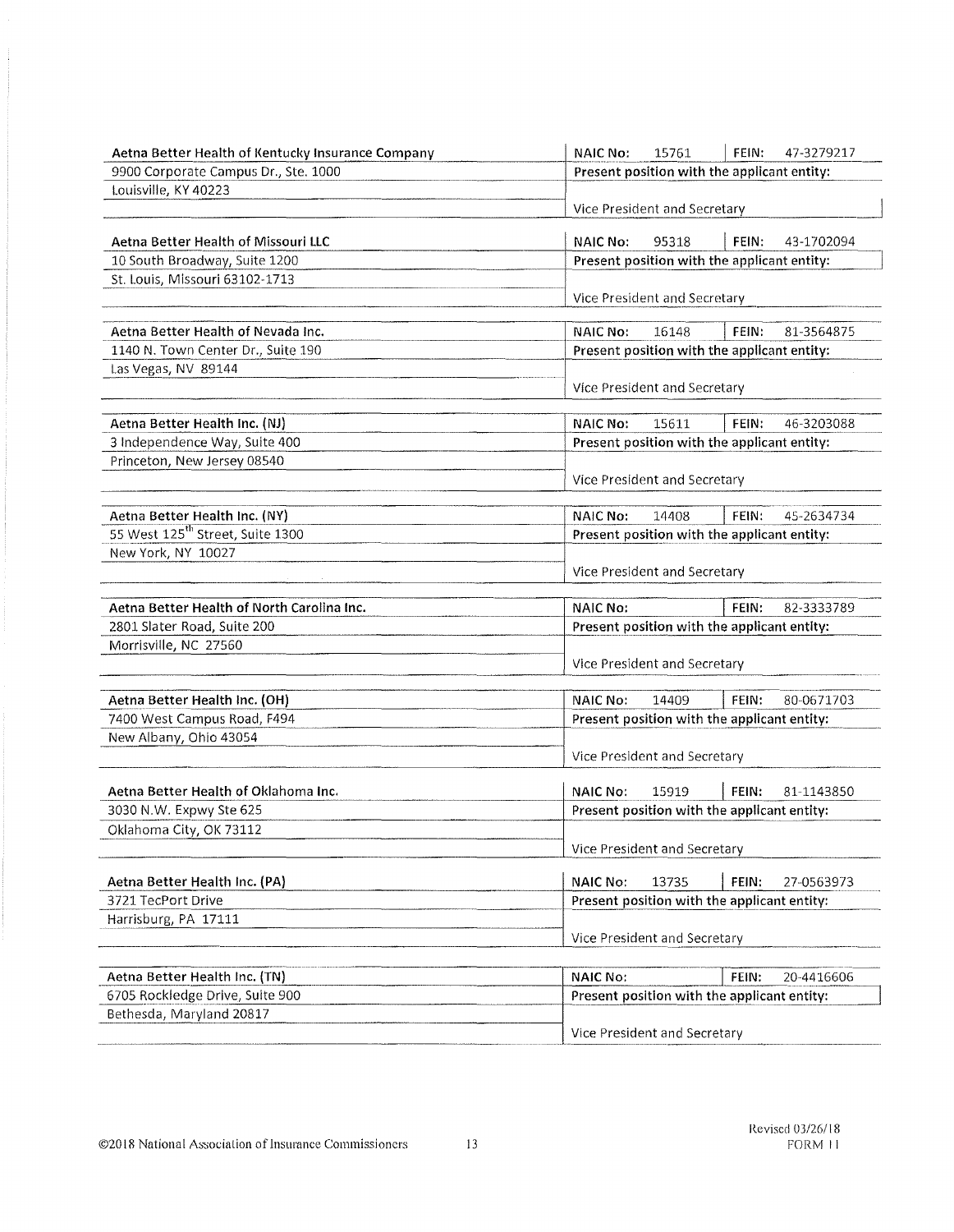| Aetna Better Health of Texas Inc.                                  | <b>NAIC No:</b>                             | 13735                                           | FEIN: | 27-0563973 |  |  |  |
|--------------------------------------------------------------------|---------------------------------------------|-------------------------------------------------|-------|------------|--|--|--|
| 2777 Stemmons Freeway, Suite 300                                   |                                             | Present position with the applicant entity:     |       |            |  |  |  |
| Dallas, TX 75207                                                   |                                             |                                                 |       |            |  |  |  |
|                                                                    |                                             | Vice President and Secretary                    |       |            |  |  |  |
| Aetna Better Health of Washington, Inc.                            | <b>NAIC No:</b>                             | 16242                                           | FEIN: | 81-3564875 |  |  |  |
| 600 University Street                                              | Present position with the applicant entity: |                                                 |       |            |  |  |  |
| Seattle, WA 98101                                                  |                                             |                                                 |       |            |  |  |  |
|                                                                    |                                             | Vice President and Secretary                    |       |            |  |  |  |
| Aetna Florida Inc.                                                 | <b>NAIC No:</b>                             | 14409                                           | FEIN: | 80-0671703 |  |  |  |
| 4500 E. Cotton Center Boulevard                                    |                                             | Present position with the applicant entity:     |       |            |  |  |  |
| Phoenix, Arizona 85040                                             |                                             |                                                 |       |            |  |  |  |
|                                                                    |                                             | Vice President and Secretary                    |       |            |  |  |  |
| <b>Aetna Medicaid Administrators LLC</b>                           | <b>NAIC No:</b>                             |                                                 | FEIN: | 86-0842559 |  |  |  |
| 4500 E. Cotton Center Boulevard                                    |                                             | Present position with the applicant entity:     |       |            |  |  |  |
| Phoenix, Arizona 85040                                             |                                             |                                                 |       |            |  |  |  |
|                                                                    | Secretary                                   |                                                 |       |            |  |  |  |
|                                                                    |                                             |                                                 |       |            |  |  |  |
| Coventry Health Care of West Virginia, Inc.<br>500 Virginia Street |                                             | <b>NAIC No:</b><br>95408<br>FEIN:<br>55-0712129 |       |            |  |  |  |
| Charleston, WV 25301                                               |                                             | Present position with the applicant entity:     |       |            |  |  |  |
|                                                                    |                                             | Vice President and Secretary                    |       |            |  |  |  |
|                                                                    |                                             |                                                 |       |            |  |  |  |
| Delaware Physicians Care, Incorporated                             | <b>NAIC No:</b>                             |                                                 | FEIN: | 73-1702435 |  |  |  |
| 4500 E. Cotton Center Boulevard                                    |                                             | Present position with the applicant entity:     |       |            |  |  |  |
| Phoenix, Arizona 85040                                             |                                             |                                                 |       |            |  |  |  |
|                                                                    |                                             | Secretary                                       |       |            |  |  |  |
| Schaller Anderson Medical Administrators, Incorporated             | <b>NAIC No:</b>                             |                                                 | FEIN: | 01-0826783 |  |  |  |
| 4500 E. Cotton Center Boulevard                                    |                                             | Present position with the applicant entity:     |       |            |  |  |  |
| Phoenix, Arizona 85040                                             |                                             |                                                 |       |            |  |  |  |
|                                                                    | Secretary                                   |                                                 |       |            |  |  |  |